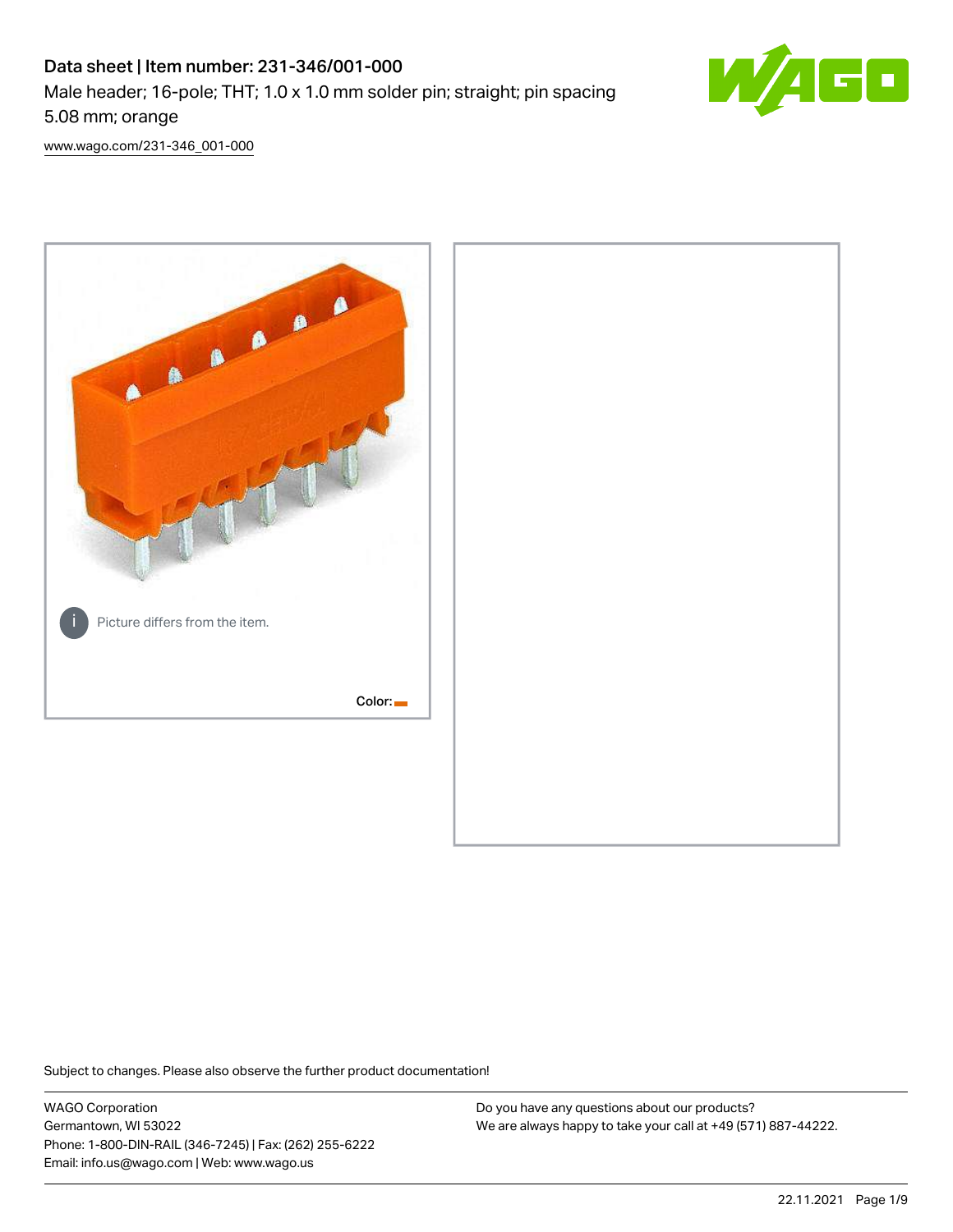

Dimensions in mm

 $L =$  (pole no.  $-1$ ) x pin spacing  $+8.2$  mm

### Item description

- **Horizontal or vertical PCB mounting via straight or angled solder pins**
- **Pin cross-section: 1 x 1 mm**
- $\blacksquare$ With coding fingers

# Data Notes

Safety information 1 The MCS – MULTI CONNECTION SYSTEM includes connectors

Subject to changes. Please also observe the further product documentation!  $\nu$ 

WAGO Corporation Germantown, WI 53022 Phone: 1-800-DIN-RAIL (346-7245) | Fax: (262) 255-6222 Email: info.us@wago.com | Web: www.wago.us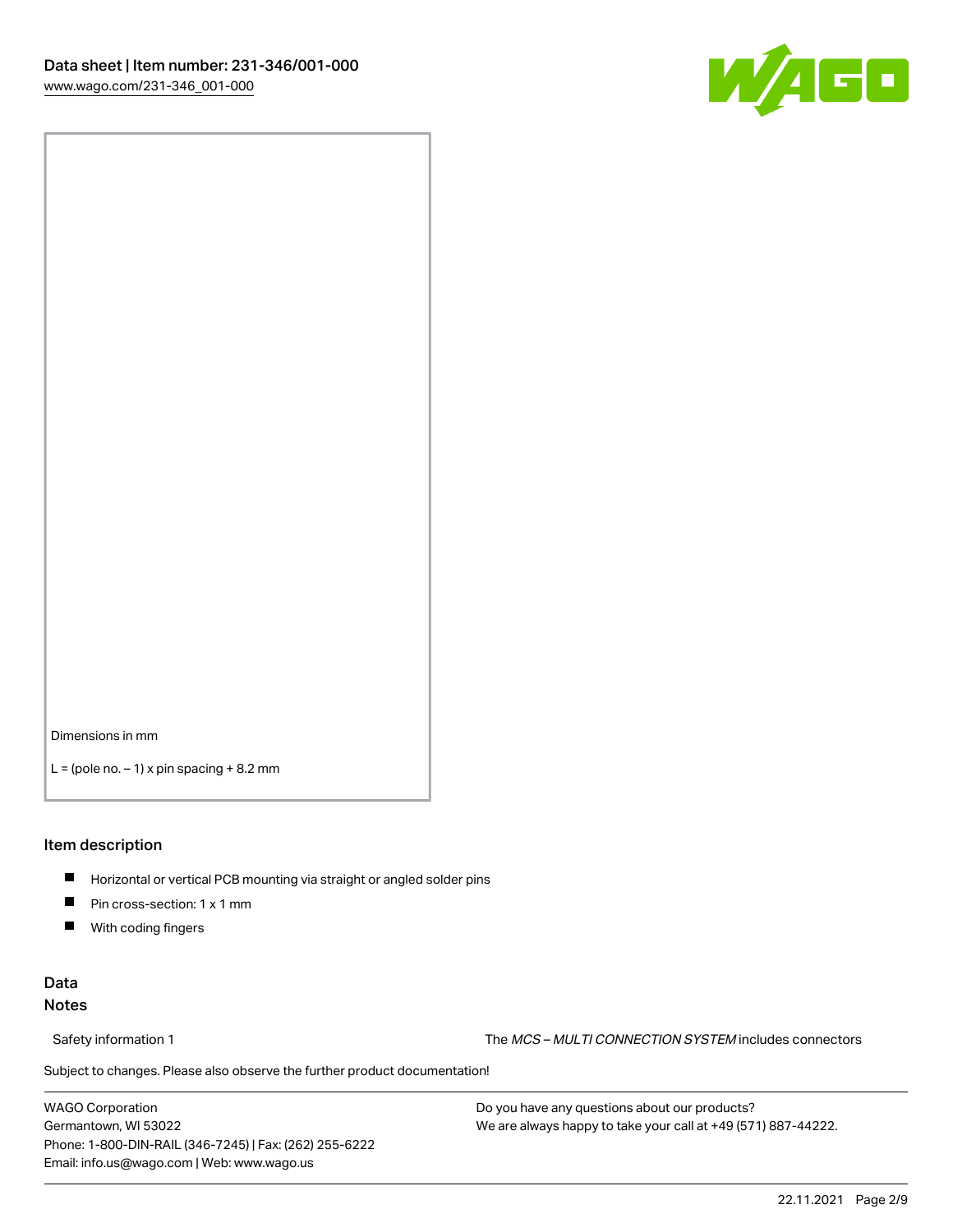

without breaking capacity in accordance with DIN EN 61984. When

|           | used as intended, these connectors must not be connected<br>/disconnected when live or under load. The circuit design should<br>ensure header pins, which can be touched, are not live when<br>unmated.                                                             |
|-----------|---------------------------------------------------------------------------------------------------------------------------------------------------------------------------------------------------------------------------------------------------------------------|
| Variants: | Other pole numbers<br>3.8 mm pin projection for male headers with straight solder pins<br>Gold-plated or partially gold-plated contact surfaces<br>Other versions (or variants) can be requested from WAGO Sales or<br>configured at https://configurator.wago.com/ |

# Electrical data

# IEC Approvals

| Ratings per                 | IEC/EN 60664-1                                            |
|-----------------------------|-----------------------------------------------------------|
| Rated voltage (III / 3)     | 320 V                                                     |
| Rated surge voltage (III/3) | 4 <sub>k</sub> V                                          |
| Rated voltage (III/2)       | 320 V                                                     |
| Rated surge voltage (III/2) | 4 <sub>k</sub> V                                          |
| Nominal voltage (II/2)      | 630 V                                                     |
| Rated surge voltage (II/2)  | 4 <sub>k</sub> V                                          |
| Rated current               | 12A                                                       |
| Legend (ratings)            | (III / 2) ≙ Overvoltage category III / Pollution degree 2 |

# UL Approvals

| Approvals per                  | UL 1059 |
|--------------------------------|---------|
| Rated voltage UL (Use Group B) | 300 V   |
| Rated current UL (Use Group B) | 10 A    |
| Rated voltage UL (Use Group D) | 300 V   |
| Rated current UL (Use Group D) | 10 A    |

# Ratings per UL

| Rated voltage UL 1977 | 600 V |
|-----------------------|-------|
| Rated current UL 1977 |       |

# CSA Approvals

| Approvals per                   | ~~    |
|---------------------------------|-------|
| Rated voltage CSA (Use Group B) | 3UU 1 |

Subject to changes. Please also observe the further product documentation!

| <b>WAGO Corporation</b>                                | Do you have any questions about our products?                 |
|--------------------------------------------------------|---------------------------------------------------------------|
| Germantown, WI 53022                                   | We are always happy to take your call at +49 (571) 887-44222. |
| Phone: 1-800-DIN-RAIL (346-7245)   Fax: (262) 255-6222 |                                                               |
| Email: info.us@wago.com   Web: www.wago.us             |                                                               |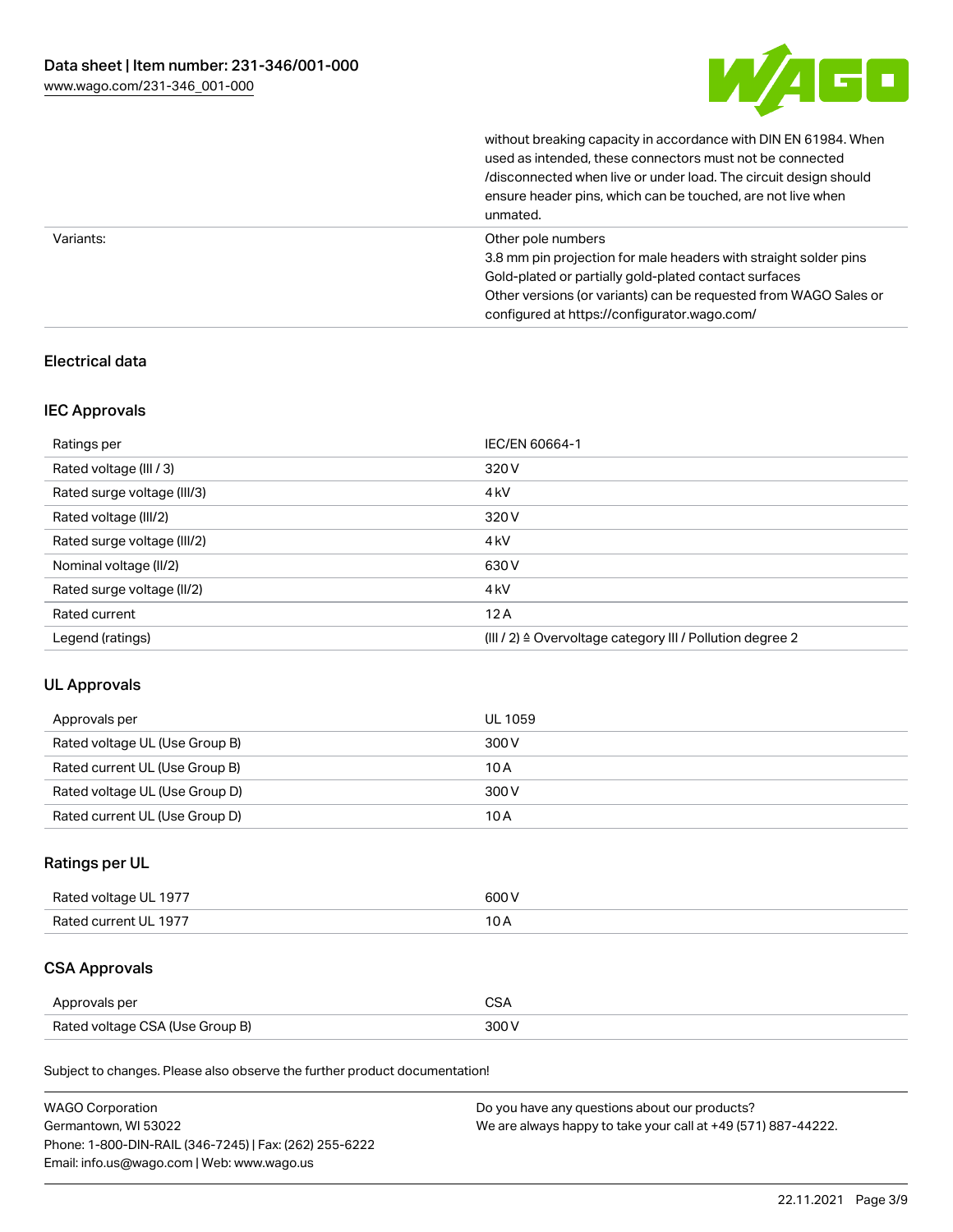[www.wago.com/231-346\\_001-000](http://www.wago.com/231-346_001-000)



| Rated current CSA (Use Group B) | 10 A  |
|---------------------------------|-------|
| Rated voltage CSA (Use Group D) | 300 V |
| Rated current CSA (Use Group D) | 10 A  |

# Connection data

| Total number of potentials | 16 |
|----------------------------|----|
| Number of connection types |    |
| Number of levels           |    |

# Connection 1

| Number of poles |  |
|-----------------|--|
|                 |  |

# Physical data

| Pin spacing                          | 5.08 mm / 0.2 inch   |
|--------------------------------------|----------------------|
| Width                                | 84.4 mm / 3.323 inch |
| Height                               | 17 mm / 0.669 inch   |
| Height from the surface              | 12 mm / 0.472 inch   |
| Depth                                | 8.4 mm / 0.331 inch  |
| Solder pin length                    | $5 \,\mathrm{mm}$    |
| Solder pin dimensions                | $1 \times 1$ mm      |
| Drilled hole diameter with tolerance | $1.4$ $(+0.1)$ mm    |

# Plug-in connection

| Contact type (pluggable connector) | Male connector/plug |
|------------------------------------|---------------------|
| Connector (connection type)        | for PCB             |
| Mismating protection               | No                  |
| Mating direction to the PCB        | 90°                 |
| Locking of plug-in connection      | Without             |

# PCB contact

| PCB Contact                         | тнт                                      |
|-------------------------------------|------------------------------------------|
| Solder pin arrangement              | over the entire male connector (in-line) |
| Number of solder pins per potential |                                          |

Subject to changes. Please also observe the further product documentation!

WAGO Corporation Germantown, WI 53022 Phone: 1-800-DIN-RAIL (346-7245) | Fax: (262) 255-6222 Email: info.us@wago.com | Web: www.wago.us Do you have any questions about our products? We are always happy to take your call at +49 (571) 887-44222.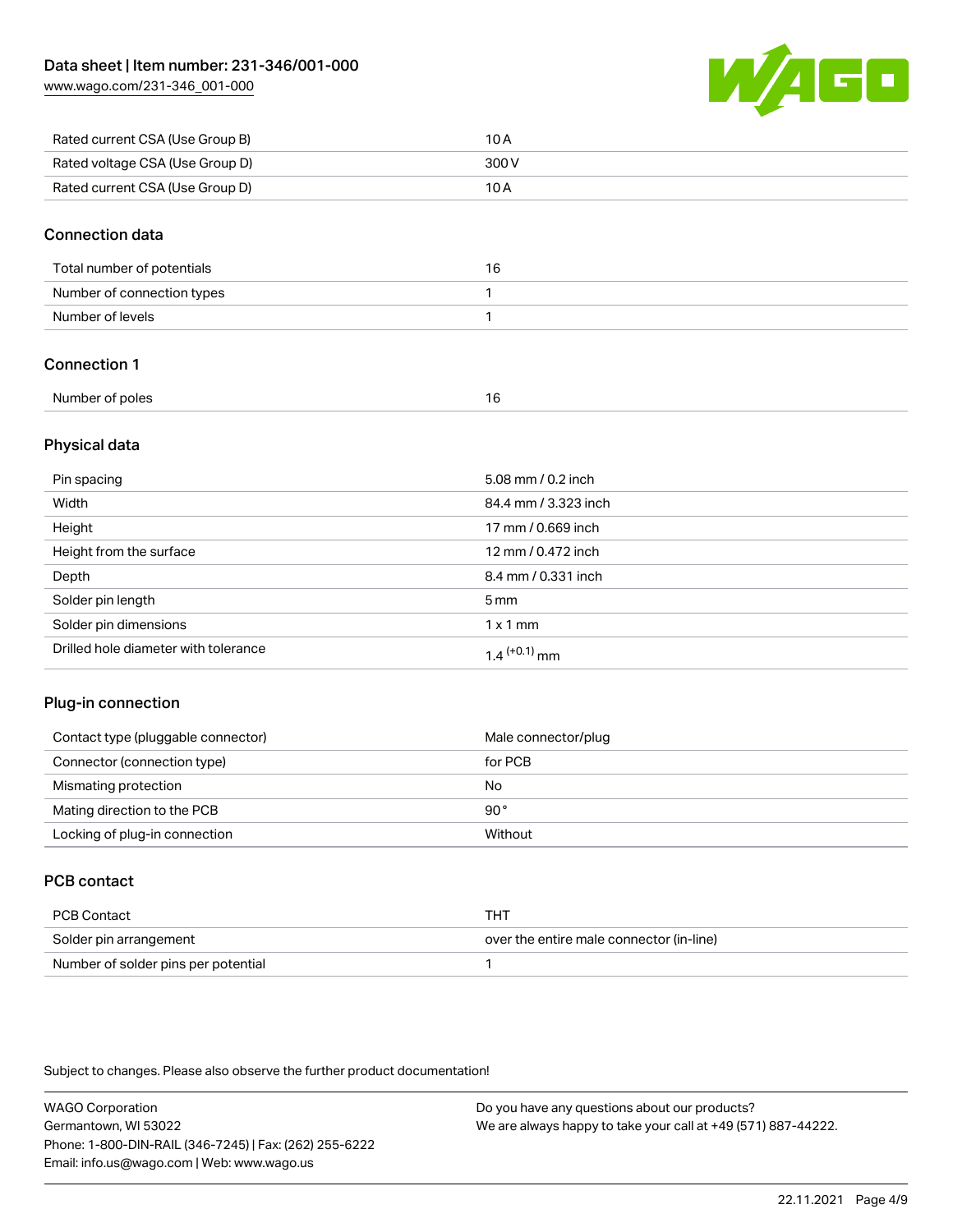

# Material data

| orange                                |
|---------------------------------------|
|                                       |
| Polyamide (PA66)                      |
| V <sub>0</sub>                        |
| Electrolytic copper $(E_{\text{Cl}})$ |
| tin-plated                            |
| $0.094$ MJ                            |
| 5.2g                                  |
|                                       |

# Environmental requirements

| Limit temperature range | $+100 °C$<br>-60 |
|-------------------------|------------------|
|-------------------------|------------------|

# Commercial data

| Product Group         | 3 (Multi Conn. System) |
|-----------------------|------------------------|
| PU (SPU)              | 50 Stück               |
| Packaging type        | box                    |
| Country of origin     | PL                     |
| <b>GTIN</b>           | 4044918865777          |
| Customs tariff number | 8536694040             |

### Approvals / Certificates

### Country specific Approvals

| Logo | Approval                                     | <b>Additional Approval Text</b> | Certificate<br>name |
|------|----------------------------------------------|---------------------------------|---------------------|
|      | <b>CB</b><br>DEKRA Certification B.V.        | IEC 61984                       | NL-39756            |
|      | <b>CSA</b><br>DEKRA Certification B.V.       | C <sub>22.2</sub>               | 1466354             |
| EMA  | <b>KEMA/KEUR</b><br>DEKRA Certification B.V. | EN 61984                        | 2190761.01          |

#### Ship Approvals

Subject to changes. Please also observe the further product documentation!

| <b>WAGO Corporation</b>                                | Do you have any questions about our products?                 |
|--------------------------------------------------------|---------------------------------------------------------------|
| Germantown, WI 53022                                   | We are always happy to take your call at +49 (571) 887-44222. |
| Phone: 1-800-DIN-RAIL (346-7245)   Fax: (262) 255-6222 |                                                               |
| Email: info.us@wago.com   Web: www.wago.us             |                                                               |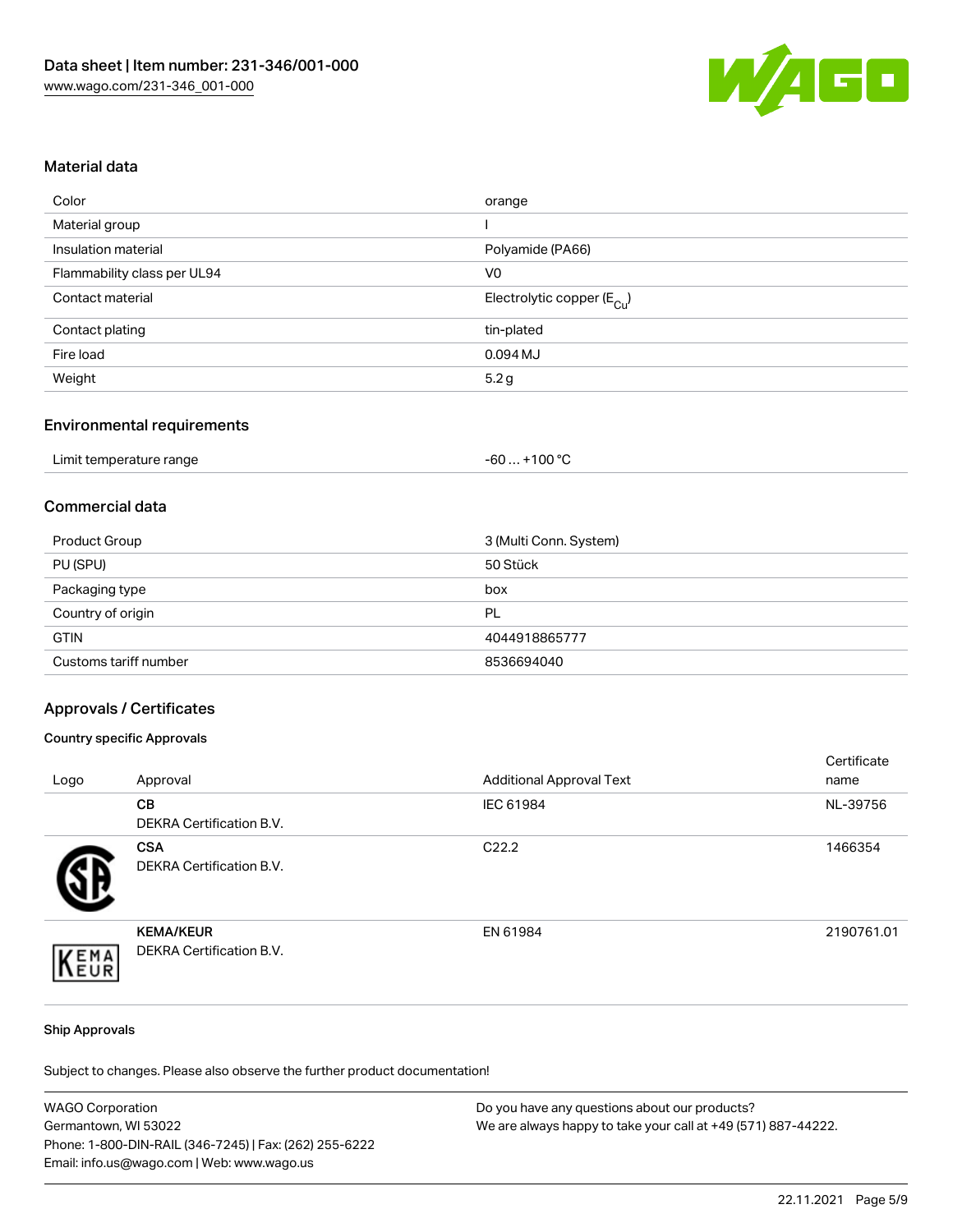[www.wago.com/231-346\\_001-000](http://www.wago.com/231-346_001-000)



| Logo                  | Approval                                  | <b>Additional Approval Text</b> | Certificate<br>name             |
|-----------------------|-------------------------------------------|---------------------------------|---------------------------------|
| ABS<br><b>COLLEGE</b> | <b>ABS</b><br>American Bureau of Shipping | $\overline{\phantom{0}}$        | 19-<br>HG1869876-<br><b>PDA</b> |

#### UL-Approvals

| Logo     | Approval                                    | <b>Additional Approval Text</b> | Certificate<br>name |
|----------|---------------------------------------------|---------------------------------|---------------------|
| Ъ.<br>77 | UL<br>UL International Germany GmbH         | <b>UL 1977</b>                  | E45171              |
|          | <b>UR</b><br>Underwriters Laboratories Inc. | <b>UL 1059</b>                  | E45172              |

# **Counterpart**

| Item no.231-316/026-000<br>1-conductor female connector; CAGE CLAMP <sup>®</sup> ; 2.5 mm <sup>2</sup> ; Pin spacing 5.08 mm; 16-pole; 2,50 mm <sup>2</sup> ;<br>orange                                     | www.wago.com/231-316<br>$/026 - 000$  |
|-------------------------------------------------------------------------------------------------------------------------------------------------------------------------------------------------------------|---------------------------------------|
| Item no.231-2316/026-000<br>2-conductor female connector; Push-in CAGE CLAMP <sup>®</sup> ; 2.5 mm <sup>2</sup> ; Pin spacing 5.08 mm; 16-pole; with<br>integrated end plate; 2,50 mm <sup>2</sup> ; orange | www.wago.com/231-2316<br>$/026 - 000$ |
| Item no.231-2316/037-000<br>2-conductor female connector; Push-in CAGE CLAMP <sup>®</sup> ; 2.5 mm <sup>2</sup> ; Pin spacing 5.08 mm; 16-pole; Lateral<br>locking levers; 2,50 mm <sup>2</sup> ; orange    | www.wago.com/231-2316<br>/037-000     |
| Item no.2231-316/031-000<br>Female plug; 16-pole; push-button; mounting flange; 12 AWG max; pin spacing 5.08 mm; 1-conductor per<br>pole; orange                                                            | www.wago.com/2231-316<br>/031-000     |
| Item no.2231-316/026-000<br>Female plug; 16-pole; push-button; 12 AWG max; pin spacing 5.08 mm; 1-conductor per pole; orange                                                                                | www.wago.com/2231-316<br>$/026 - 000$ |
| Item no.2231-316/037-000<br>Female plug; 16-pole; push-button; locking lever; 12 AWG max; pin spacing 5.08 mm; 1-conductor per<br>pole; orange                                                              | www.wago.com/2231-316<br>/037-000     |
| Item no.2231-316/102-000<br>Female plug; 16-pole; push-button; with integrated end plate; 12 AWG max; pin spacing 5.08 mm; 1-<br>conductor per pole; orange                                                 | www.wago.com/2231-316<br>$/102 - 000$ |

#### Item no.231-316/027-000

Subject to changes. Please also observe the further product documentation!

WAGO Corporation Germantown, WI 53022 Phone: 1-800-DIN-RAIL (346-7245) | Fax: (262) 255-6222 Email: info.us@wago.com | Web: www.wago.us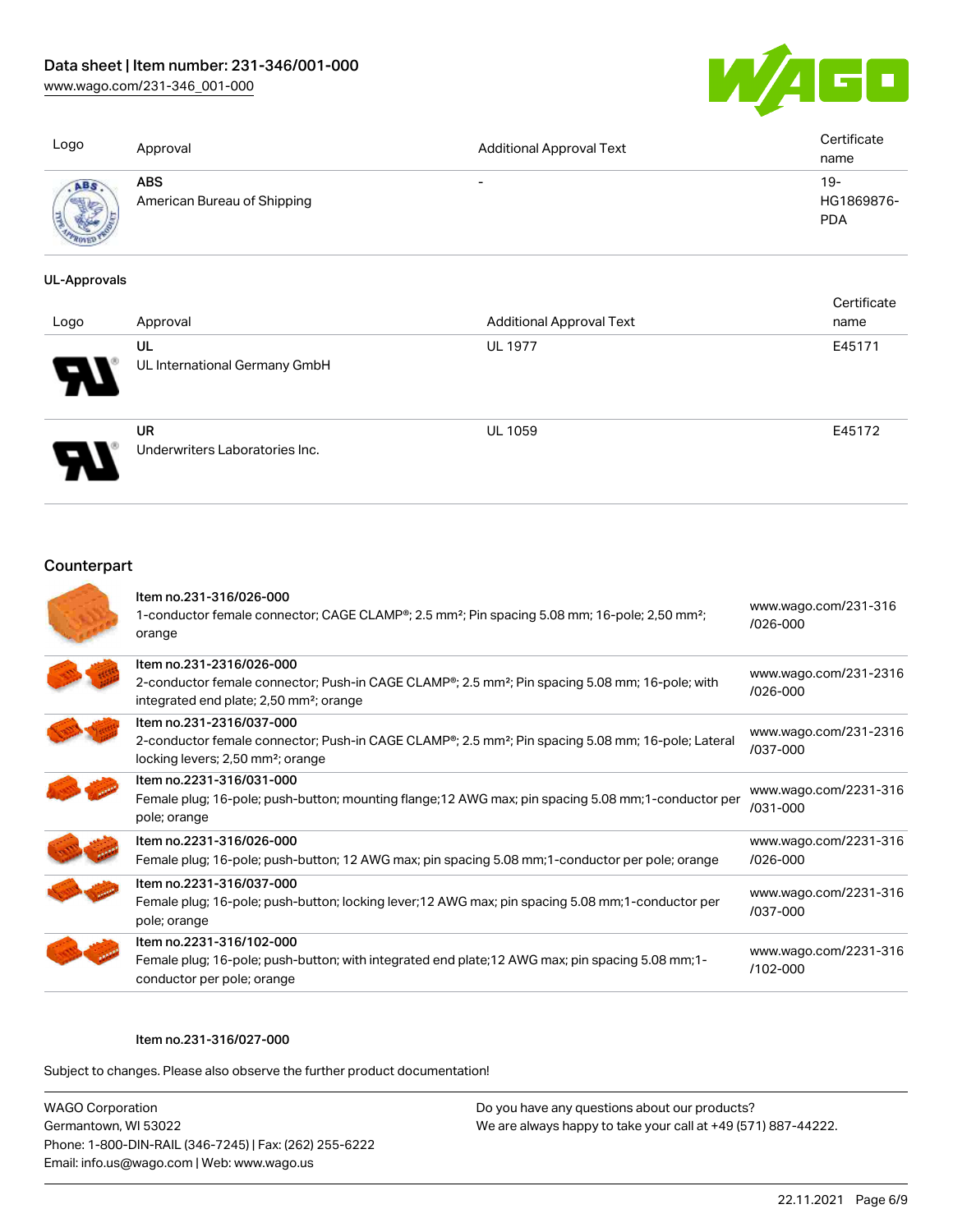# Data sheet | Item number: 231-346/001-000

[www.wago.com/231-346\\_001-000](http://www.wago.com/231-346_001-000)





1-conductor female connector; CAGE CLAMP®; 2.5 mm²; Pin spacing 5.08 mm; 16-pole; clamping collar; [www.wago.com/231-316](https://www.wago.com/231-316/027-000) 2,50 mm²; orange [/027-000](https://www.wago.com/231-316/027-000)

| Item no.231-316/037-000<br>1-conductor female connector; CAGE CLAMP <sup>®</sup> ; 2.5 mm <sup>2</sup> ; Pin spacing 5.08 mm; 16-pole; Lateral locking<br>levers; 2,50 mm <sup>2</sup> ; orange    | www.wago.com/231-316<br>$/037 - 000$ |
|----------------------------------------------------------------------------------------------------------------------------------------------------------------------------------------------------|--------------------------------------|
| Item no.231-316/031-000<br>1-conductor female connector; CAGE CLAMP®; 2.5 mm <sup>2</sup> ; Pin spacing 5.08 mm; 16-pole; clamping collar;<br>$2,50$ mm <sup>2</sup> ; orange                      | www.wago.com/231-316<br>/031-000     |
| Item no.232-316/026-000<br>1-conductor female connector, angled; CAGE CLAMP <sup>®</sup> ; 2.5 mm <sup>2</sup> ; Pin spacing 5.08 mm; 16-pole; 2,50<br>mm <sup>2</sup> ; orange                    | www.wago.com/232-316<br>$/026 - 000$ |
| Item no.231-316/102-000<br>1-conductor female connector; CAGE CLAMP <sup>®</sup> ; 2.5 mm <sup>2</sup> ; Pin spacing 5.08 mm; 16-pole; with integrated<br>end plate; 2,50 mm <sup>2</sup> ; orange | www.wago.com/231-316<br>$/102 - 000$ |
| Item no.232-416/026-000<br>1-conductor female connector, angled; CAGE CLAMP <sup>®</sup> ; 2.5 mm <sup>2</sup> ; Pin spacing 5.08 mm; 16-pole; 2,50<br>mm <sup>2</sup> ; orange                    | www.wago.com/232-416<br>/026-000     |

# Optional accessories

#### Coding

| Intermediate plate |                                                                  |                      |
|--------------------|------------------------------------------------------------------|----------------------|
|                    | Item no.: 231-500<br>Spacer; for formation of groups; light gray | www.wago.com/231-500 |
| Coding             |                                                                  |                      |
| 100                | Item no.: 231-129                                                |                      |
|                    | Coding key; snap-on type; light gray                             | www.wago.com/231-129 |

# Documentation

| <b>Additional Information</b> |            |        |          |
|-------------------------------|------------|--------|----------|
| Technical explanations        | 2019 Apr 3 | pdf    | Download |
|                               |            | 2.0 MB |          |

# CAD files

# CAE data

Subject to changes. Please also observe the further product documentation! EPLAN Data Portal 231-346/001-000

| <b>WAGO Corporation</b>                                | Do you have any question |
|--------------------------------------------------------|--------------------------|
| Germantown, WI 53022                                   | We are always happy to   |
| Phone: 1-800-DIN-RAIL (346-7245)   Fax: (262) 255-6222 |                          |
| Email: info.us@wago.com   Web: www.wago.us             |                          |

ons about our products? take your call at +49 (571) 887-44222.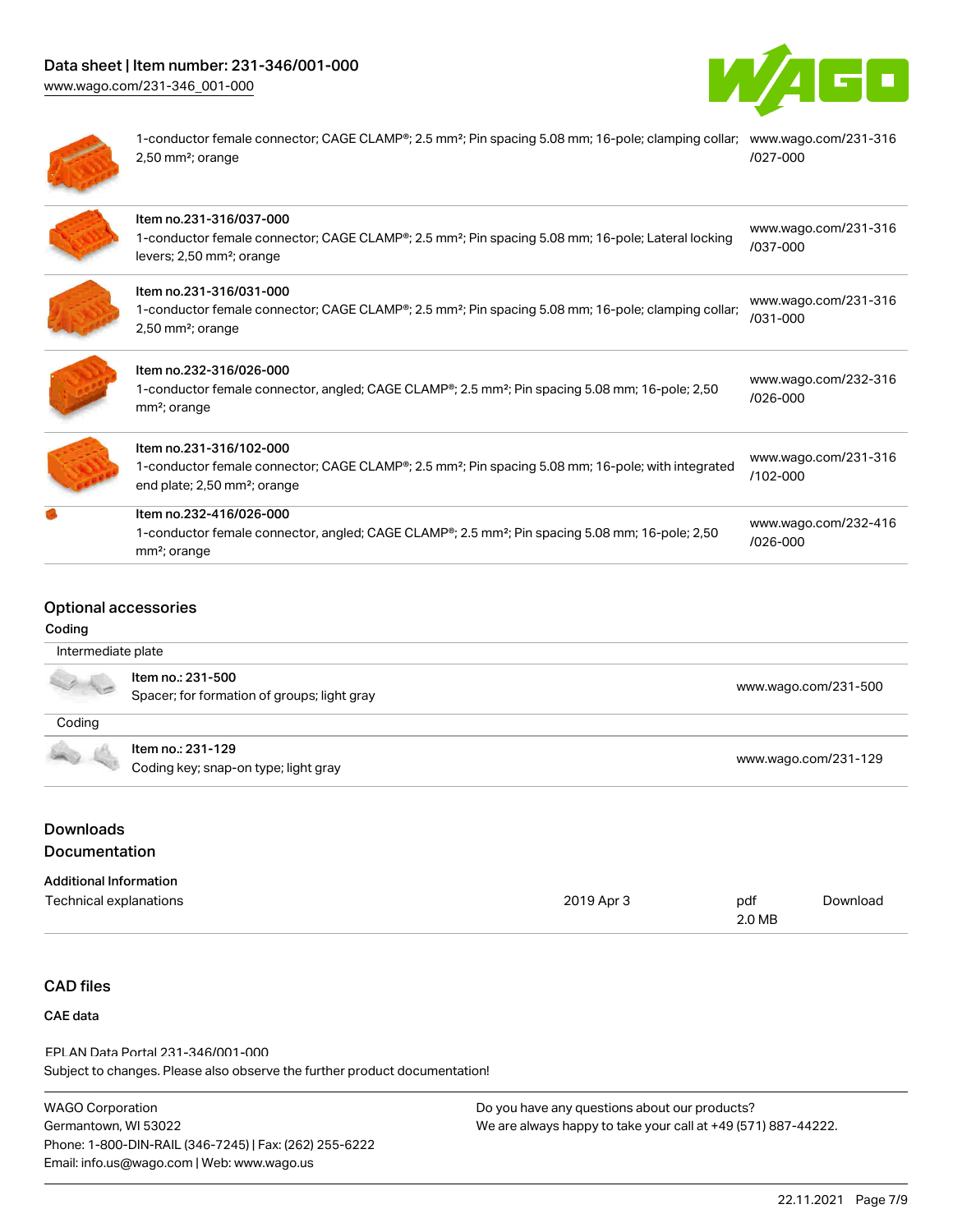[www.wago.com/231-346\\_001-000](http://www.wago.com/231-346_001-000)



| <b>DURAT OF CHEVIT OTORON</b>                                     |                                                                                                                                                                        | <b>URL</b> | Download             |
|-------------------------------------------------------------------|------------------------------------------------------------------------------------------------------------------------------------------------------------------------|------------|----------------------|
| ZUKEN Portal 231-346/001-000<br>EPLAN Data Portal 231-346/001-000 |                                                                                                                                                                        | URL        | Download<br>Download |
|                                                                   |                                                                                                                                                                        | <b>URL</b> |                      |
| <b>PCB Design</b>                                                 |                                                                                                                                                                        |            |                      |
| Symbol and Footprint 231-346/001-000                              |                                                                                                                                                                        | URL        | Download             |
|                                                                   | CAx data for your PCB design, consisting of "schematic symbols and PCB footprints",<br>allow easy integration of the WAGO component into your development environment. |            |                      |
| Supported formats:                                                |                                                                                                                                                                        |            |                      |
| ш<br>Accel EDA 14 & 15                                            |                                                                                                                                                                        |            |                      |
| ш<br>Altium 6 to current version                                  |                                                                                                                                                                        |            |                      |
| ш<br>Cadence Allegro                                              |                                                                                                                                                                        |            |                      |
| ш<br>DesignSpark                                                  |                                                                                                                                                                        |            |                      |
| ш<br>Eagle Libraries                                              |                                                                                                                                                                        |            |                      |
| ш<br>KiCad                                                        |                                                                                                                                                                        |            |                      |
| ш                                                                 | Mentor Graphics BoardStation                                                                                                                                           |            |                      |
| ш                                                                 | Mentor Graphics Design Architect                                                                                                                                       |            |                      |
| ш                                                                 | Mentor Graphics Design Expedition 99 and 2000                                                                                                                          |            |                      |
| ш<br>OrCAD 9.X PCB and Capture                                    |                                                                                                                                                                        |            |                      |
| ш                                                                 | PADS PowerPCB 3, 3.5, 4.X, and 5.X                                                                                                                                     |            |                      |
| ш                                                                 | PADS PowerPCB and PowerLogic 3.0                                                                                                                                       |            |                      |
| ш                                                                 | PCAD 2000, 2001, 2002, 2004, and 2006                                                                                                                                  |            |                      |
| Pulsonix 8.5 or newer                                             |                                                                                                                                                                        |            |                      |
| H.<br><b>STL</b>                                                  |                                                                                                                                                                        |            |                      |
| ш<br>3D STEP                                                      |                                                                                                                                                                        |            |                      |
| TARGET 3001!                                                      |                                                                                                                                                                        |            |                      |
| View Logic ViewDraw                                               |                                                                                                                                                                        |            |                      |
| Quadcept                                                          |                                                                                                                                                                        |            |                      |
| Zuken CadStar 3 and 4                                             |                                                                                                                                                                        |            |                      |
| ш                                                                 | Zuken CR-5000 and CR-8000                                                                                                                                              |            |                      |
|                                                                   | PCB Component Libraries (EDA), PCB CAD Library Ultra Librarian                                                                                                         |            |                      |
| CAD data                                                          |                                                                                                                                                                        |            |                      |
| 2D/3D Models 231-346/001-000                                      |                                                                                                                                                                        | <b>URL</b> | Download             |

WAGO Corporation Germantown, WI 53022 Phone: 1-800-DIN-RAIL (346-7245) | Fax: (262) 255-6222 Email: info.us@wago.com | Web: www.wago.us